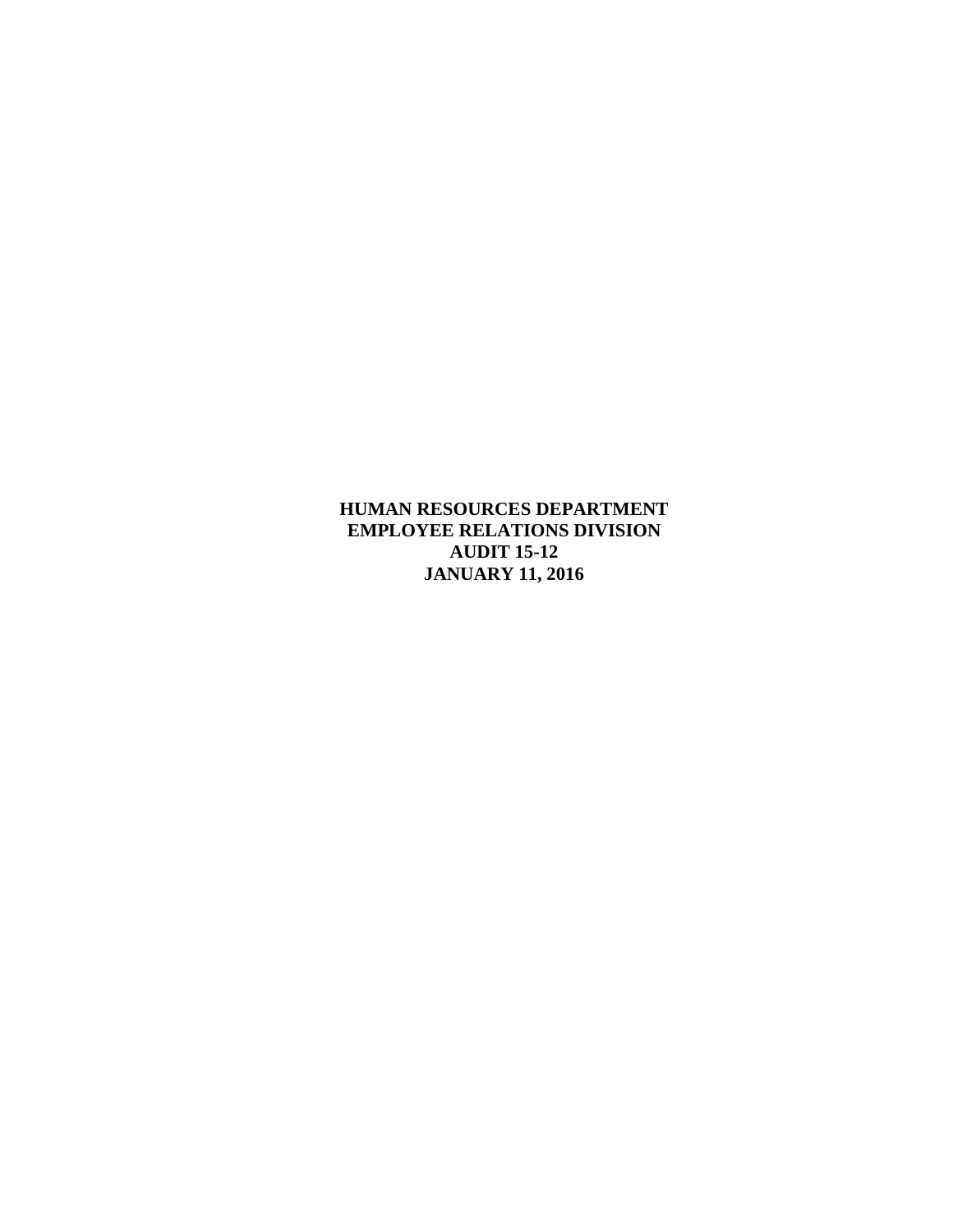# **CITY OF TAMPA**



**Bob Buckhorn, Mayor**

**Internal Audit Department**

**Christine Glover, Internal Audit Director**

January 11, 2016

Honorable Bob Buckhorn Mayor, City of Tampa 1 City Hall Plaza Tampa, Florida

RE: Human Resources - Employee Relations, Audit 15-12

Dear Mayor Buckhorn:

Attached is the Internal Audit Department's report on Employee Relations.

We thank the management and staff of the Human Resources Department for their cooperation and assistance during this audit.

Sincerely,

/s/ Christine Glover

Christine Glover Internal Audit Director

cc: Dennis Rogero, Chief of Staff Sonya Little, Chief Financial Officer Kimberly Crum, Director of Human Resources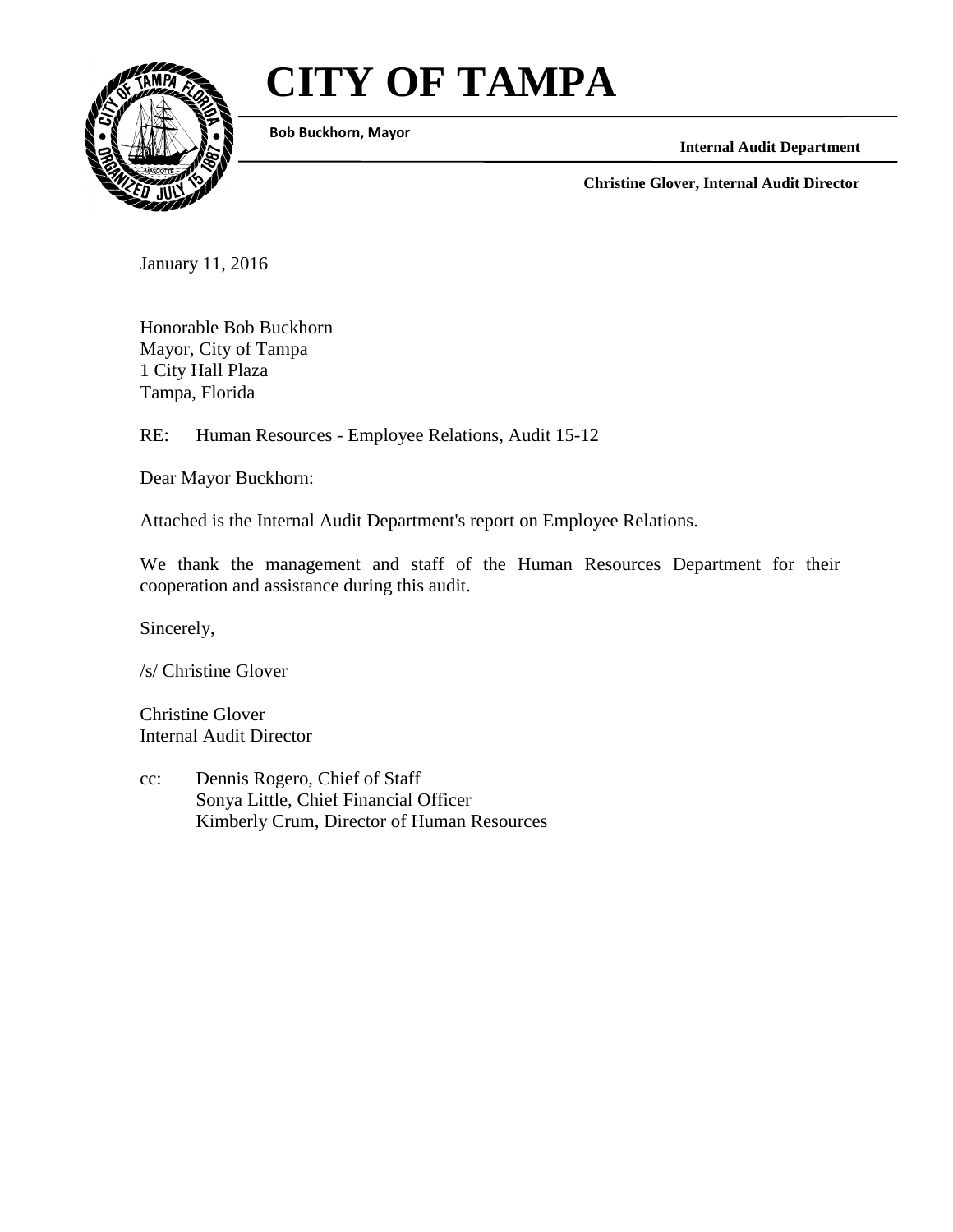#### **HUMAN RESOURCES DEPARTMENT EMPLOYEE RELATIONS DIVISION AUDIT 15-12**

/s/ Vivian Walker

\_\_\_\_\_\_\_\_\_\_\_\_\_\_\_\_\_\_\_\_\_\_\_\_\_\_\_\_\_\_\_\_\_\_\_\_\_\_\_ Vivian Walker, Auditor

/s/ Christine Glover

\_\_\_\_\_\_\_\_\_\_\_\_\_\_\_\_\_\_\_\_\_\_\_\_\_\_\_\_\_\_\_\_\_\_\_\_\_\_\_ Christine Glover, Audit Director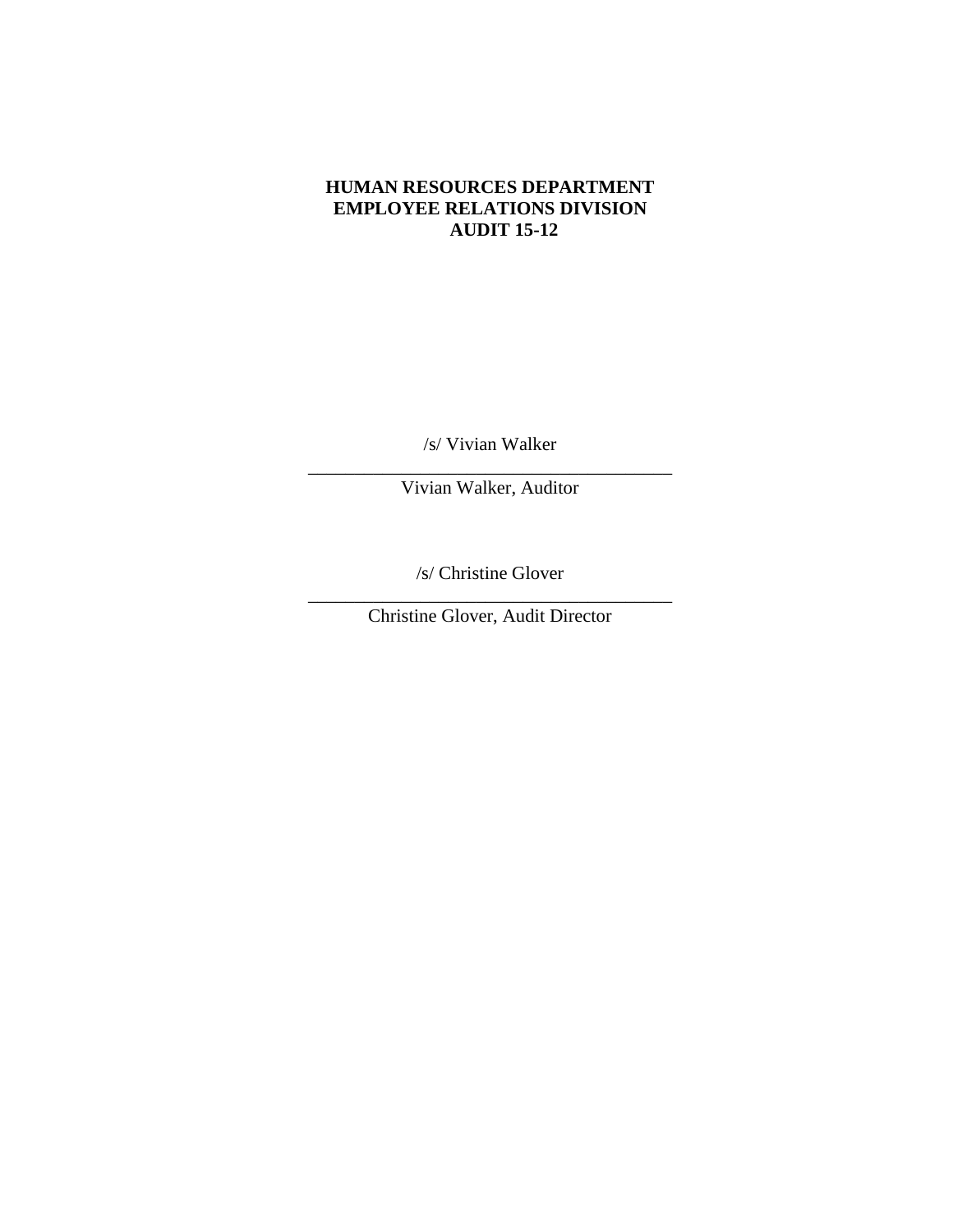## **HUMAN RESOURCES DEPARTMENT EMPLOYEE RELATIONS DIVISION AUDIT 15-12**

## **BACKGROUND**

The City of Tampa's Human Resources Department has four divisions: Employee Relations, Employment Services, Training and Development, and Risk Management. This audit reviewed the activities of the Employee Relations Division (Division), with the exception of payroll related activities.

The Division has an authorized staff of 25 and its responsibility includes:

- Negotiating and administering collective bargaining agreements, disciplinary actions, and labor grievance procedures.
- Salary and benefits processing.
- Affirmative action, unemployment compensation, Equal Employment Opportunity and Americans with Disabilities Act compliance.

Other activities handled by the Central Records Processing section include: all personnel data transactions on the Human Resources Management System, and City-wide personnel file maintenance. [1](#page-3-0)

## **STATEMENT OF OBJECTIVES**

This audit was conducted in accordance with the Internal Audit Department's FY2015 Audit Agenda. The objective of this audit was to ensure that disciplinary actions comply with City policy.

## **STATEMENT OF SCOPE**

The audit period covered disciplinary activity that occurred from June 2013 through June 2015. Tests were performed to determine whether the Division ensured City departments complied with City policy when administering disciplinary actions. Original records as well as copies were used as evidence and verified through observation and physical examination.

To achieve the audit's objectives information was obtained from an Excel spreadsheet maintained by the Division. Internal controls related to access and security surrounding the spreadsheet were evaluated and determined to be adequate.

## **STATEMENT OF METHODOLOGY**

The notice of disciplinary action for sampled employees was reviewed for compliance with City policy and union agreement requirements.

<span id="page-3-0"></span><sup>&</sup>lt;sup>1</sup> City of Tampa's IntraNet site description for Employee Relations – About Us.